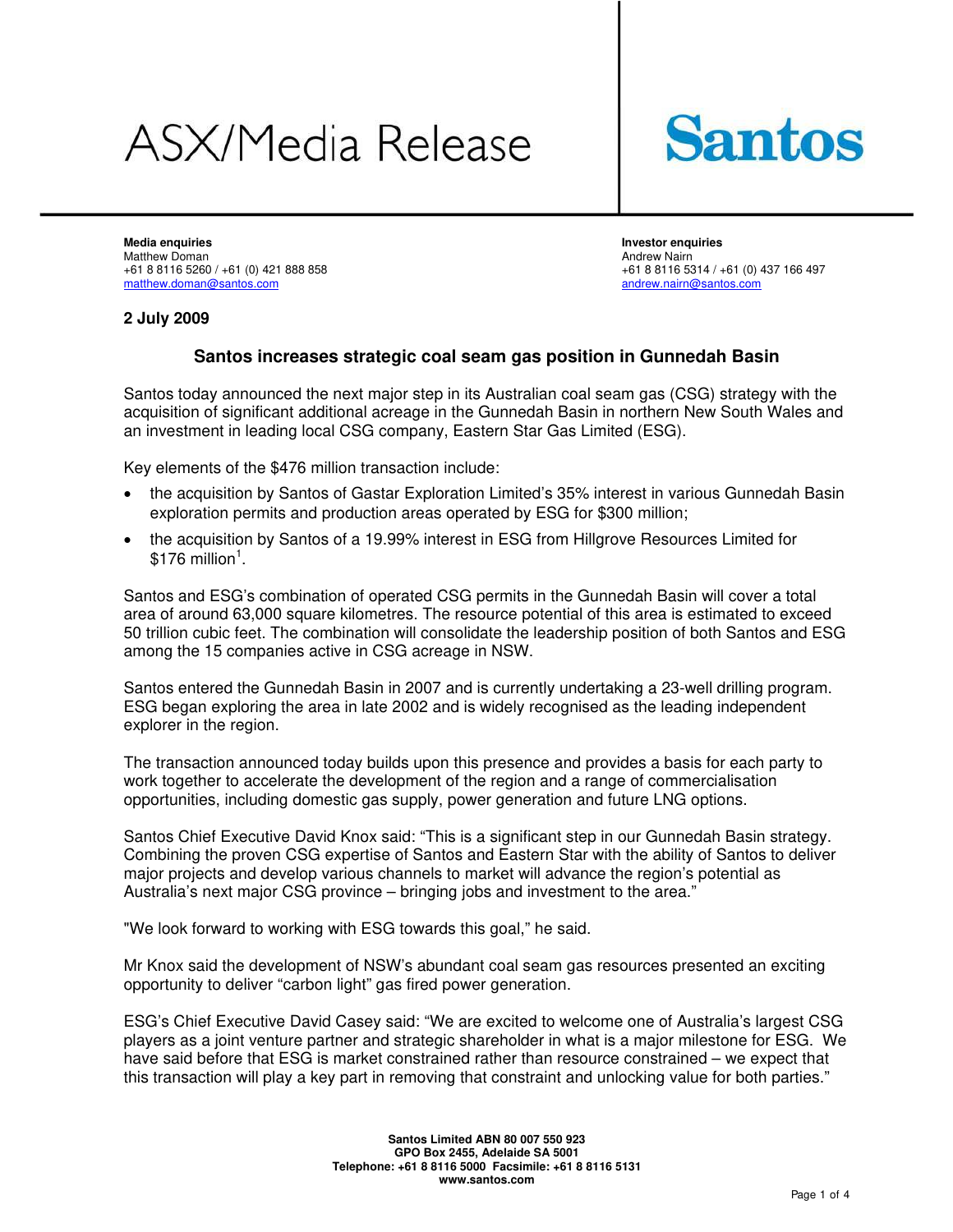The consideration being paid to Gastar equates to \$0.66 per GJ of current 3P reserves. Santos will pay a further \$20 million to Gastar if ESG meets certain reserve targets by 31 December 2009.

Santos' acquisition of a 19.99% interest in ESG represents a strategic investment that will align the interests of the respective joint venture partners. Santos will pay \$176 million<sup>1</sup> for the interest, equating to a price of \$1.00 per ESG share. Santos has agreed to make an additional payment to Hillgrove in the event that any party completes the acquisition of a beneficial interest of more than 50% in ESG at a price in excess of \$1.00 per share within 18 months.



## **Combined Gunnedah Basin positions**

<sup>1</sup> Includes \$3.6m paid to exercise 23.5m options with a \$0.15 exercise price and October 2009 maturity. See Transaction Summary for further detail.

 $\overline{a}$ 

**Santos Limited ABN 80 007 550 923 GPO Box 2455, Adelaide SA 5001** 

**Telephone: +61 8 8218 5111 Facsimile: +61 8 8218 5131 www.santos.com**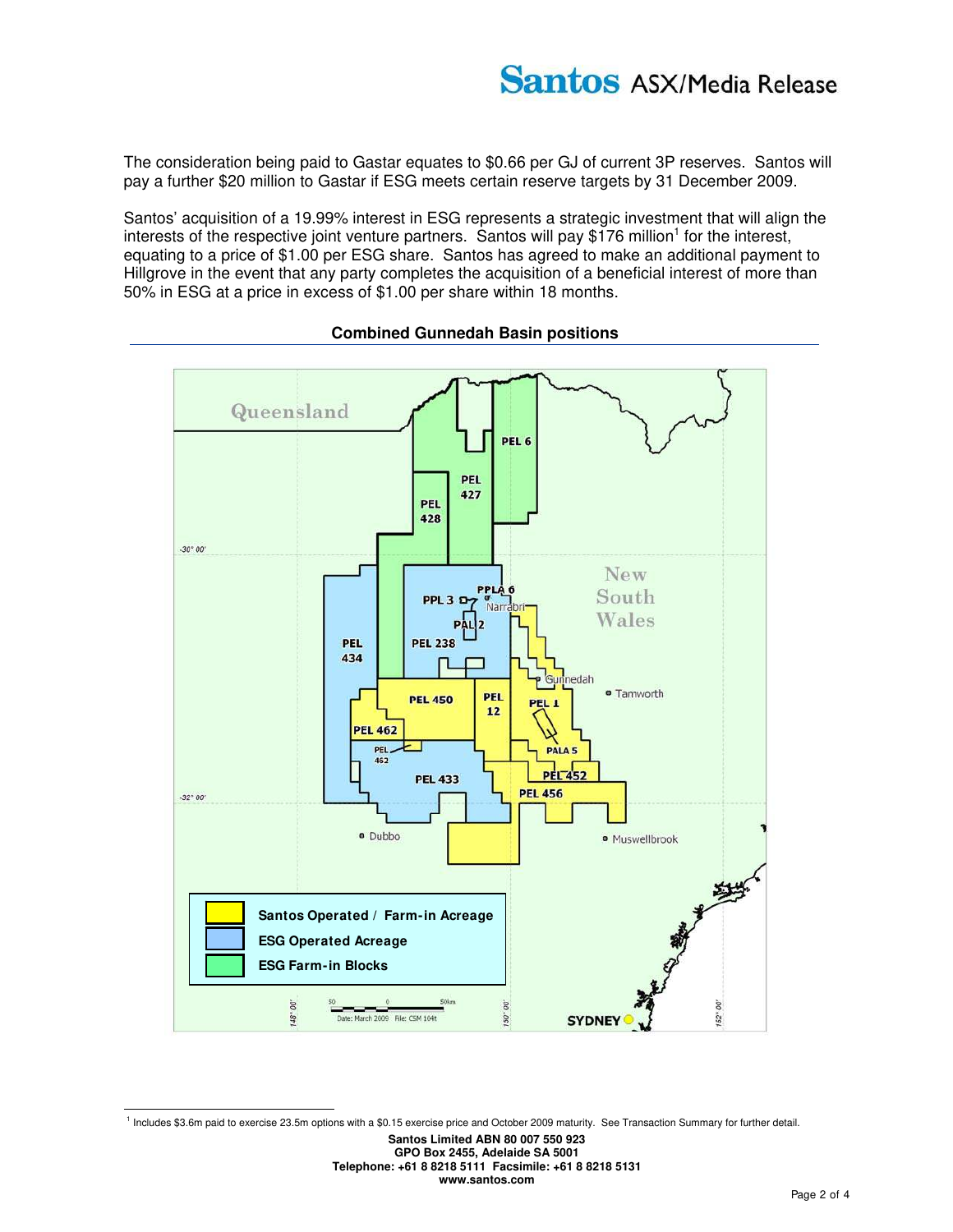## **Transaction Summary**

| Acquisition of Gastar's interests                           |             |
|-------------------------------------------------------------|-------------|
|                                                             |             |
| At completion                                               |             |
| Offer consideration for Gastar's 35% interest at completion | A\$300m     |
| Proportionate interest in PEL 238 3P reserves               | 455PJ       |
| EV/3P                                                       | \$0.66 / GJ |
|                                                             |             |

# Transaction metrics on an economic interest basis

| At completion                                               |             |
|-------------------------------------------------------------|-------------|
| Offer consideration for Gastar's 35% interest at completion | A\$300m     |
| Offer consideration for 19.99% of ESG                       | A\$176m     |
| Total cash consideration at completion                      | A\$476m     |
| Less economic interest in net cash <sup>2</sup>             | (A\$15m)    |
| <b>Transaction EV</b>                                       | A\$461m     |
| PEL 238 3P reserves                                         | 1.300PJ     |
| Economic interest in PEL 238 3P reserves <sup>3</sup>       | 624PJ       |
| EV/3P                                                       | \$0.74 / GJ |

 $\overline{a}$ 

<sup>&</sup>lt;sup>2</sup> Adjustment for 19.99% economic interest in ESG cash and liquid assets. Calculated as cash on balance sheet as at 31 March 2009 plus value of Orion<br>Petroleum shares (based on 20 day VWAP to 30 June 2009) plus cash recei